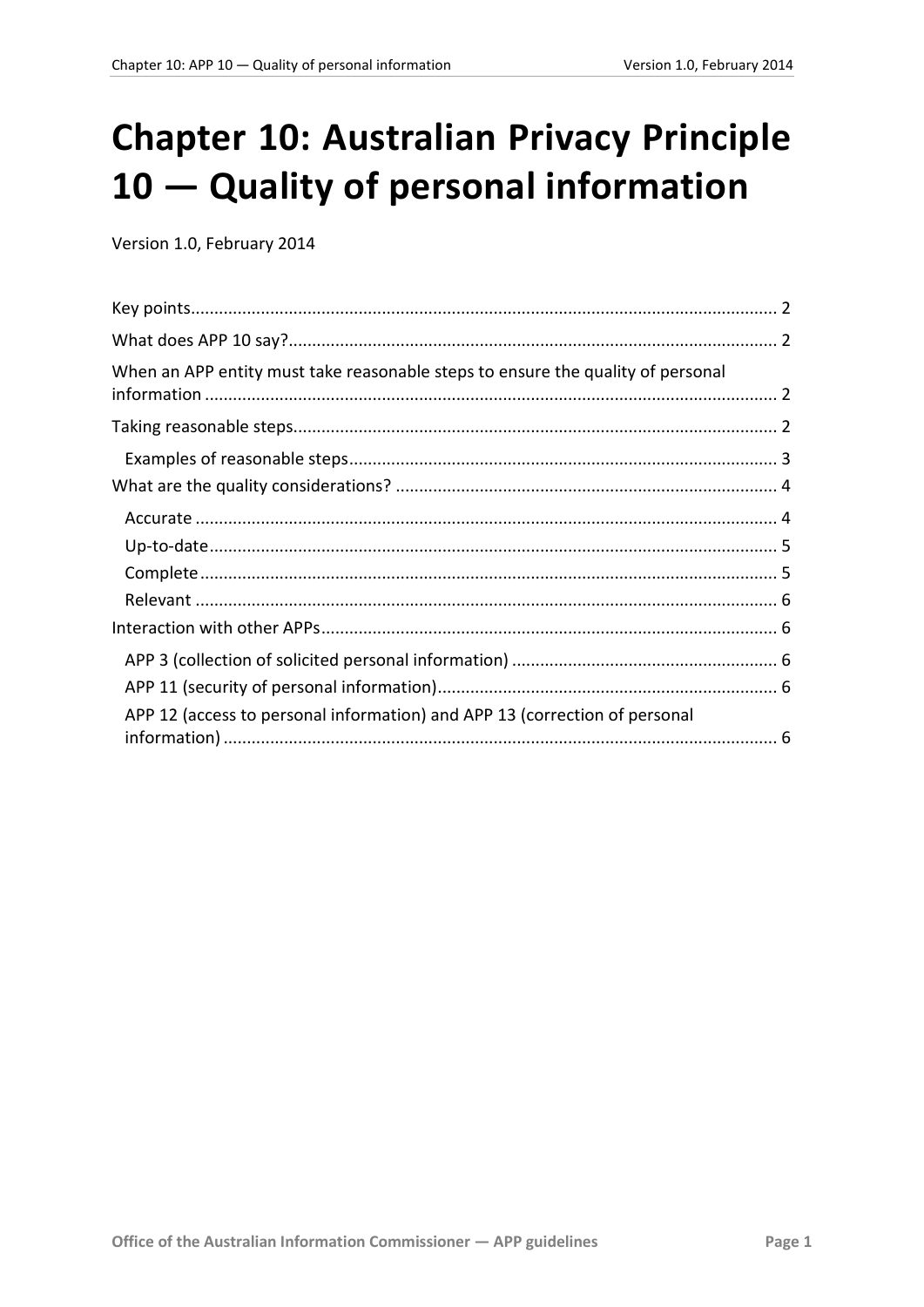### <span id="page-1-0"></span>**Key points**

- An APP entity must take reasonable steps to ensure that the personal information it collects is accurate, up-to-date and complete.
- An APP entity must take reasonable steps to ensure that the personal information it uses and discloses is, having regard to the purpose of the use or disclosure, accurate, up-to-date, complete and relevant.

# <span id="page-1-1"></span>**What does APP 10 say?**

10.1 An APP entity must take reasonable steps to ensure that the personal information it collects is accurate, up-to-date and complete (APP 10.1).

10.2 An APP entity must also take reasonable steps to ensure that the personal information it uses or discloses is, having regard to the purpose of the use or disclosure, accurate, up-to-date, complete and relevant (APP 10.2). It is implicit that this requirement only applies to personal information 'held' by an entity (see Chapter 6 (APP 6)). 'Holds' is discussed in Chapter B (Key concepts).

10.3 Handling poor quality personal information can have significant privacy impacts for individuals. The requirements in APP 10 ensure that an APP entity takes reasonable steps to only handle high quality personal information, which builds community trust and confidence in an entity's information handling practices.

# <span id="page-1-2"></span>**When an APP entity must take reasonable steps to ensure the quality of personal information**

10.4 An APP entity must take reasonable steps to ensure the quality of personal information at two distinct points in the information handling cycle. The first is at the time the information is collected. The second is at the time the information is used or disclosed.

10.5 Regular reviews, at other times, of the quality of personal information held by the APP entity may also assist in ensuring it is accurate, up-to-date, complete and relevant at the time it is used or disclosed.

### <span id="page-1-3"></span>**Taking reasonable steps**

10.6 The reasonable steps that an APP entity should take will depend upon circumstances that include:

- the sensitivity of the personal information. More rigorous steps may be required if the information collected, used or disclosed is 'sensitive information' (defined in s 6(1) and discussed in Chapter B (Key concepts)) or other personal information of a sensitive nature
- the nature of the APP entity holding the personal information. Relevant considerations include an entity's size, resources and its business model. For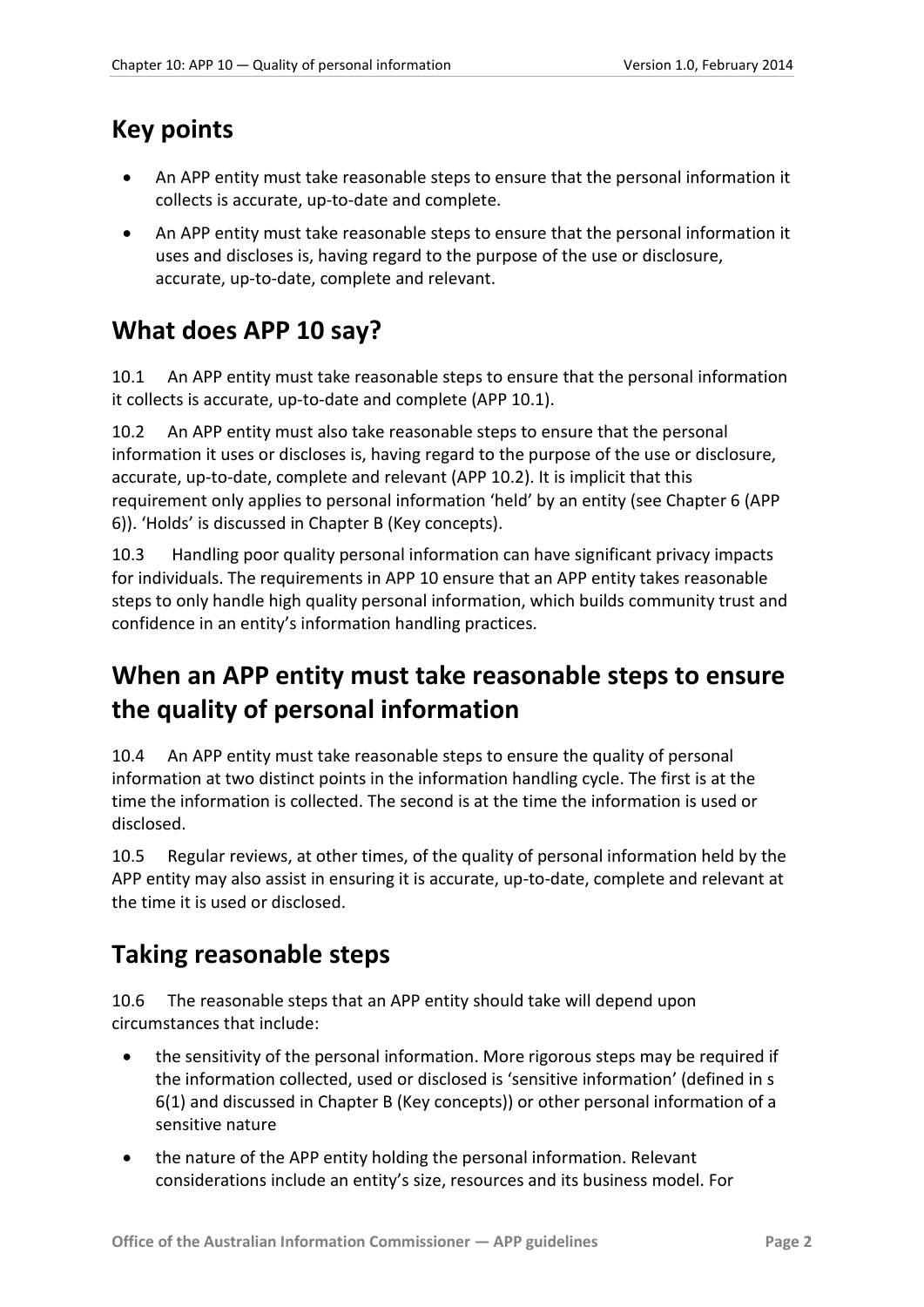example, the reasonable steps expected of an entity that operates through franchises or dealerships, or gives database and network access to contractors, may differ from the reasonable steps required of a centralised entity

- the possible adverse consequences for an individual if the quality of personal information is not ensured. More rigorous steps may be required as the risk of adversity increases
- the practicability, including time and cost involved. However an entity is not excused from taking particular steps by reason only that it would be inconvenient, time-consuming or impose some cost to do so. Whether these factors make it unreasonable to take particular steps will depend on whether the burden is excessive in all the circumstances.

10.7 In some circumstances it will be reasonable for an APP entity to take no steps to ensure the quality of personal information. For example, where an entity collects personal information from a source known to be reliable (such as the individual concerned) it may be reasonable to take no steps to ensure the quality of personal information. It is the responsibility of the entity to be able to justify that this is reasonable.

#### <span id="page-2-0"></span>**Examples of reasonable steps**

<span id="page-2-1"></span>10.8 The following are given as examples of reasonable steps that an APP entity could consider:

- implementing internal practices, procedures and systems to audit, monitor, identify and correct poor quality personal information (including training staff in these practices, procedures and systems). For example, if the entity commonly uses or discloses personal information in time-critical situations such that it may not be possible to take steps to ensure quality at the time of the use or disclosure, the entity might take steps to ensure the quality of personal information at regular intervals
- implementing protocols that ensure personal information is collected and recorded in a consistent format. For example, to help assess whether personal information is up-to-date, an entity might, where practicable, note on a record when the personal information was collected and the point in time to which it relates, and if it is an opinion, that fact
- ensuring updated or new personal information is promptly added to relevant existing records
- providing individuals with a simple means to review and update their personal information on an on-going basis, for example through an online portal
- reminding individuals to update their personal information each time the entity engages with the individual
- contacting the individual to verify the quality of personal information when it is used or disclosed, particularly if there has been a lengthy period since collection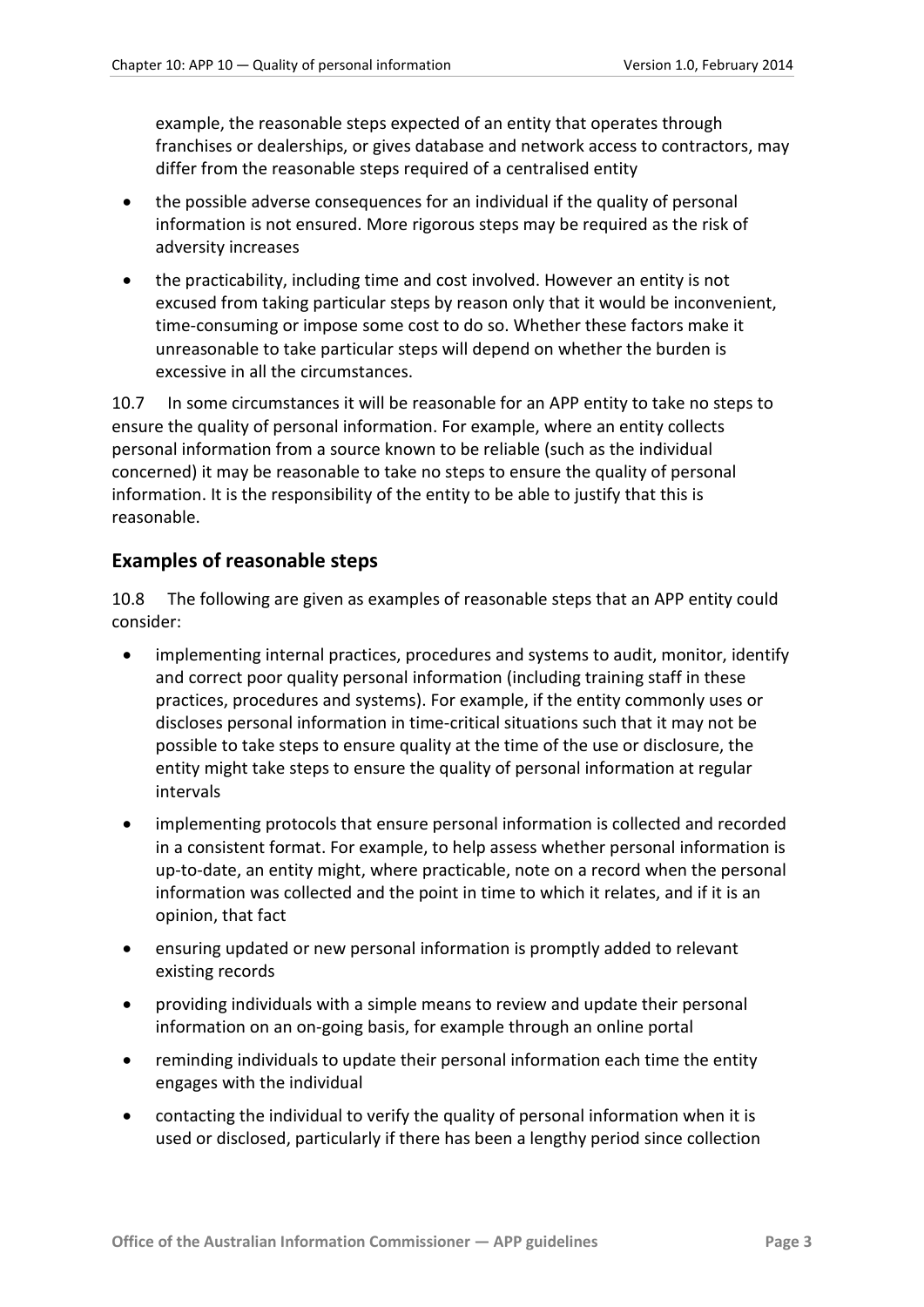- checking that a third party, from whom personal information is collected, has implemented appropriate practices, procedures and systems to ensure the quality of personal information. Depending on the circumstances, this could include:
	- o making an enforceable contractual arrangement to ensure that the third party implements appropriate measures to ensure the quality of personal information the entity collects from the third party
	- o undertaking due diligence in relation to the third party's quality practices prior to the collection
- if personal information is to be used or disclosed for a new purpose that is not the primary purpose of collection, assessing the quality of the personal information having regard to that new purpose before the use or disclosure.

## <span id="page-3-0"></span>**What are the quality considerations?**

10.9 The three terms listed in APPs 10.1 and 10.2, 'accurate', 'up-to-date', 'complete', and the additional term in APP 10.2, 'relevant', are not defined in the Privacy Act. These terms are also listed in APP 13.1, which deals with the correction of personal information held by an APP entity.<sup>[1](#page-0-0)</sup>

10.10 The following analysis of each term draws on the ordinary dictionary meaning of the terms, as well as case law concerning the meaning of those terms in the Privacy Act, *Freedom of Information Act 198[2](#page-3-2)* (FOI Act) and other legislation.<sup>2</sup> As the analysis indicates, there is overlap in the meaning of the terms.

10.11 In applying the terms to the use and disclosure of personal information, it is necessary to have regard to 'the purpose of the use or disclosure' (APP 10.2). This is also a necessary consideration when applying these terms to the collection of personal information (see paragraph [10.21](#page-5-5) below). That is, personal information may be of poor quality having regard to one purpose for which it is collected, used or disclosed, but not another. 'Purpose' is discussed in Chapter B (Key concepts).

#### <span id="page-3-1"></span>**Accurate**

<u>.</u>

10.12 Personal information is inaccurate if it contains an error or defect. Personal information is also inaccurate if it is misleading. $3$  An example is incorrect factual information about a person's name, date of birth, residential address or current or former employment.

<sup>1</sup> Similar terms are used also in Part V of the *Freedom of Information Act 1982* concerning a person's right to apply to an agency to amend or annotate personal information.

<span id="page-3-2"></span><sup>&</sup>lt;sup>2</sup> See OAIC, *Guidelines issued by the Australian Information Commissioner under s 93A of the Freedom of Information Act 1982,* Part 7, 'Amendment and Annotation of Personal Records', OAIC website <www.oaic.gov.au>; and *'S' and Veda Advantage Information Services and Solutions Limited* [2012] AICmr

<span id="page-3-4"></span><span id="page-3-3"></span><sup>33 (20</sup> December 2012). <sup>3</sup> See Australian Government June 2010, *Companion Guide: Australian Privacy Principles*, Parliament of Australia website <www.aph.gov.au>, p 14.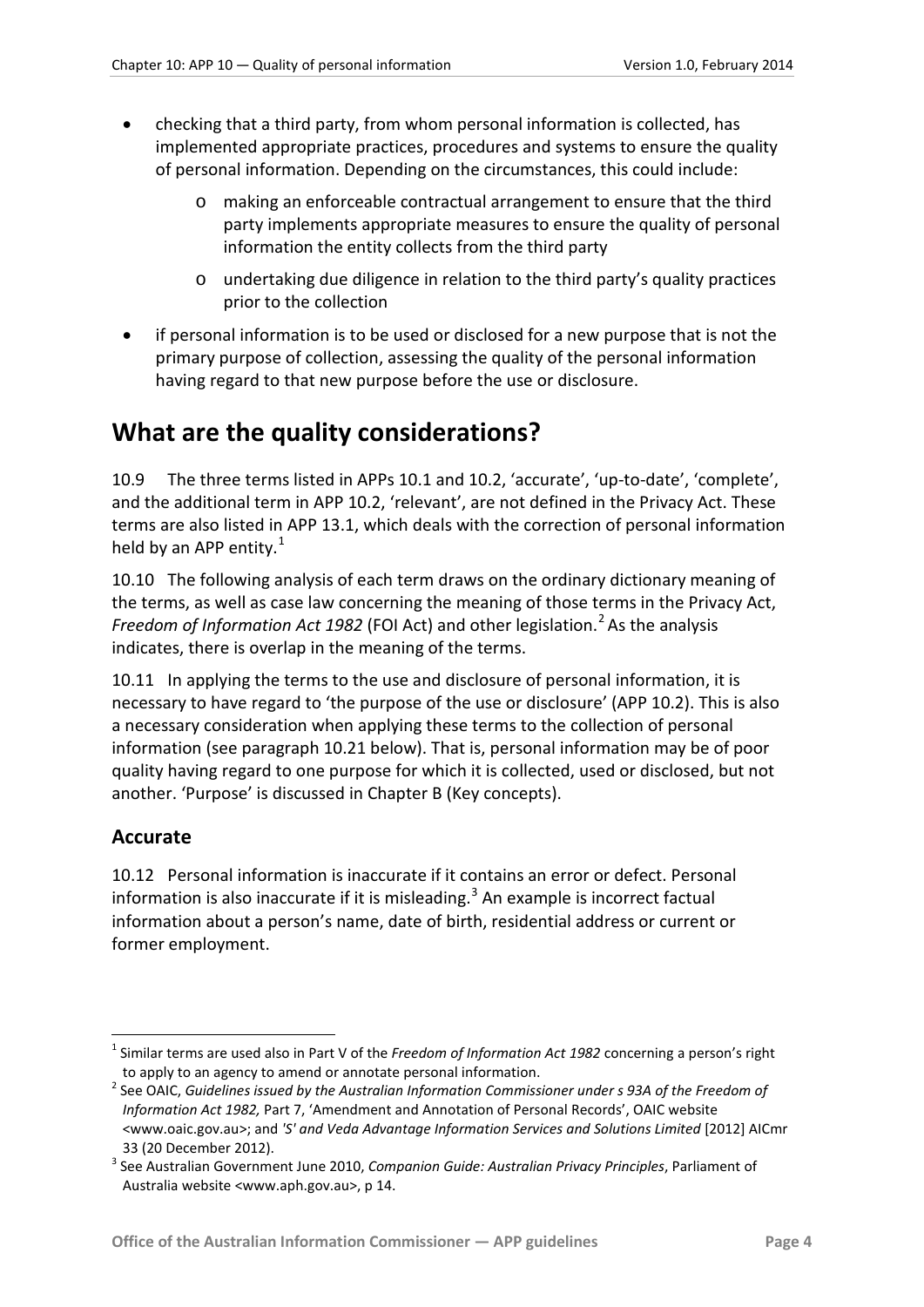10.13 An opinion about an individual given by a third party is not inaccurate by reason only that the individual disagrees with that opinion or advice.<sup>[4](#page-3-4)</sup> For APP 10 purposes, the opinion may be 'accurate' if it is presented as an opinion and not objective fact, it accurately records the view held by the third party, and is an informed assessment that takes into account competing facts and views. Other matters to consider under APP 10, are whether the opinion is 'up-to-date', 'complete', 'not misleading' or 'relevant'.

10.14 In relation to a similar issue, s 55M of the FOI Act provides that the Information Commissioner (in conducting an Information Commissioner review) cannot alter a record of opinion unless satisfied that it was based on a mistake of fact, or the author of the opinion was biased, unqualified to form the opinion or acted improperly in conducting the factual inquiries that led to the formation of the opinion.

#### <span id="page-4-0"></span>**Up-to-date**

10.15 Personal information is out-of-date if it contains facts, opinions or other information that is no longer current. An example is a statement that an individual lacks a particular qualification or accreditation that the individual has subsequently obtained.

10.16 Personal information about a past event may have been accurate at the time it was recorded, but has been overtaken by a later development. Whether that personal information is out-of-date will depend on the purpose for which it is collected, used or disclosed. If current personal information is required for the particular purpose, the personal information will, to that extent, be out-of-date. Personal information held by an APP entity that is no longer needed for any purpose, may need to be destroyed or deidentified under APP 11.2 (Chapter 11 (APP 11)).

#### <span id="page-4-1"></span>**Complete**

1

10.17 Personal information is incomplete if it presents a partial or misleading picture, rather than a true or full picture. An example is a tenancy database which records that a tenant owes a debt, which in fact has since been repaid. The personal information will be incomplete under APP 10 if the tenancy database is used or disclosed for the purpose of providing members with personal information about defaults on tenant agreements.<sup>[5](#page-4-2)</sup> Similarly, a statement that a person has only two rather than three children will be incomplete under APP 10 if that personal information is used for the purpose of, and is relevant to, assessing a person's eligibility for a benefit or service.

10.18 Where an APP entity is required to collect additional personal information to ensure that the information is complete, having regard to the purpose for which the information is collected, used or disclosed, the collection of that information will be reasonably necessary for the entity's functions or activities (see Chapter 3 (APP 3)).

 $4$  The definition of 'personal information' includes 'information or an opinion' (s 6(1)).

<span id="page-4-2"></span><sup>5</sup> For further discussion of reasonable steps in these circumstances, see *Tenants' Union of Queensland Inc, Tenants' Union of NSW Co-op Ltd* and *complainants C, D, E, F* and *G* v *TICA Default Tenancy Control Pty Ltd* [2004] PrivCmrACD 2 (16 April 2004).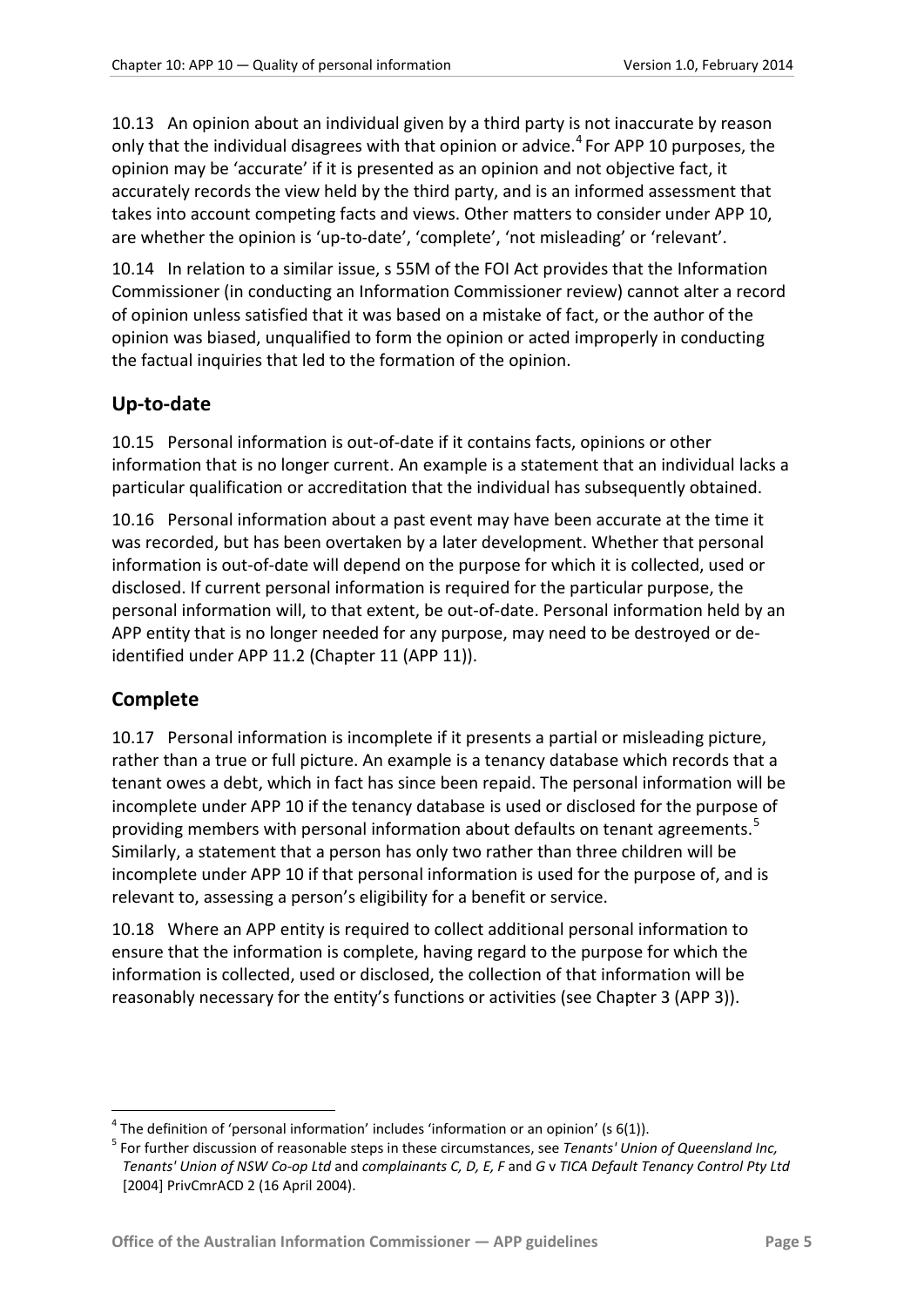#### <span id="page-5-0"></span>**Relevant**

10.19 Personal information is irrelevant if it does not have a bearing upon or connection to the purpose for which the personal information is used or disclosed. An example is an APP entity that holds personal information about a client collected for the purpose of providing financial advice. If the entity later discloses personal information to purchase shares on the client's behalf, it should only disclose parts of the personal information relevant to that secondary purpose.

### <span id="page-5-1"></span>**Interaction with other APPs**

10.20 The requirements in APP 10 to take reasonable steps to ensure the quality of personal information are complemented by other requirements in APP 3 (collection of solicited personal information), APP 11 (security of personal information), APP 12 (access to personal information) and APP 13 (correction of personal information).

#### <span id="page-5-2"></span>**APP 3 (collection of solicited personal information)**

<span id="page-5-5"></span>10.21 APP 10.1 does not specifically require an APP entity to take reasonable steps to ensure that the personal information it collects is relevant to the purpose of collection. However, this requirement is implied in APP 3. Under APP 3, an APP entity must only collect personal information which is reasonably necessary for 'one or more of the entity's functions or activities'. Agencies may, in addition, collect personal information that is directly related to one or more of the agency's functions or activities. For sensitive information, an entity will also need the individual's consent, unless an exception applies (see Chapter 3 (APP 3)).

#### <span id="page-5-3"></span>**APP 11 (security of personal information)**

10.22 Where an APP entity amends personal information or adds new personal information to a record to comply with APP 10, it should consider whether it needs to take action under APP 11 to destroy or de-identify other personal information that it holds (for example a copy of that information). APP 11 requires an APP entity to take reasonable steps to destroy or de-identify personal information that it no longer needs, unless it is contained in a Commonwealth record or the entity is required by or under an Australian law, or a court/tribunal order, to retain it (see Chapter 11 (APP 11)).

#### <span id="page-5-4"></span>**APP 12 (access to personal information) and APP 13 (correction of personal information)**

10.23 APPs 12 and 13 can support an APP entity in meeting its obligation under APP 10 to ensure the quality of personal information that it collects, uses and discloses. Providing an individual with access to their personal information under APP 12 will allow the individual to identify whether any personal information is inaccurate, out-of-date, incomplete or irrelevant. Similarly, taking reasonable steps to correct incorrect personal information at the request of an individual under APP 13 can also enhance the quality of that information.